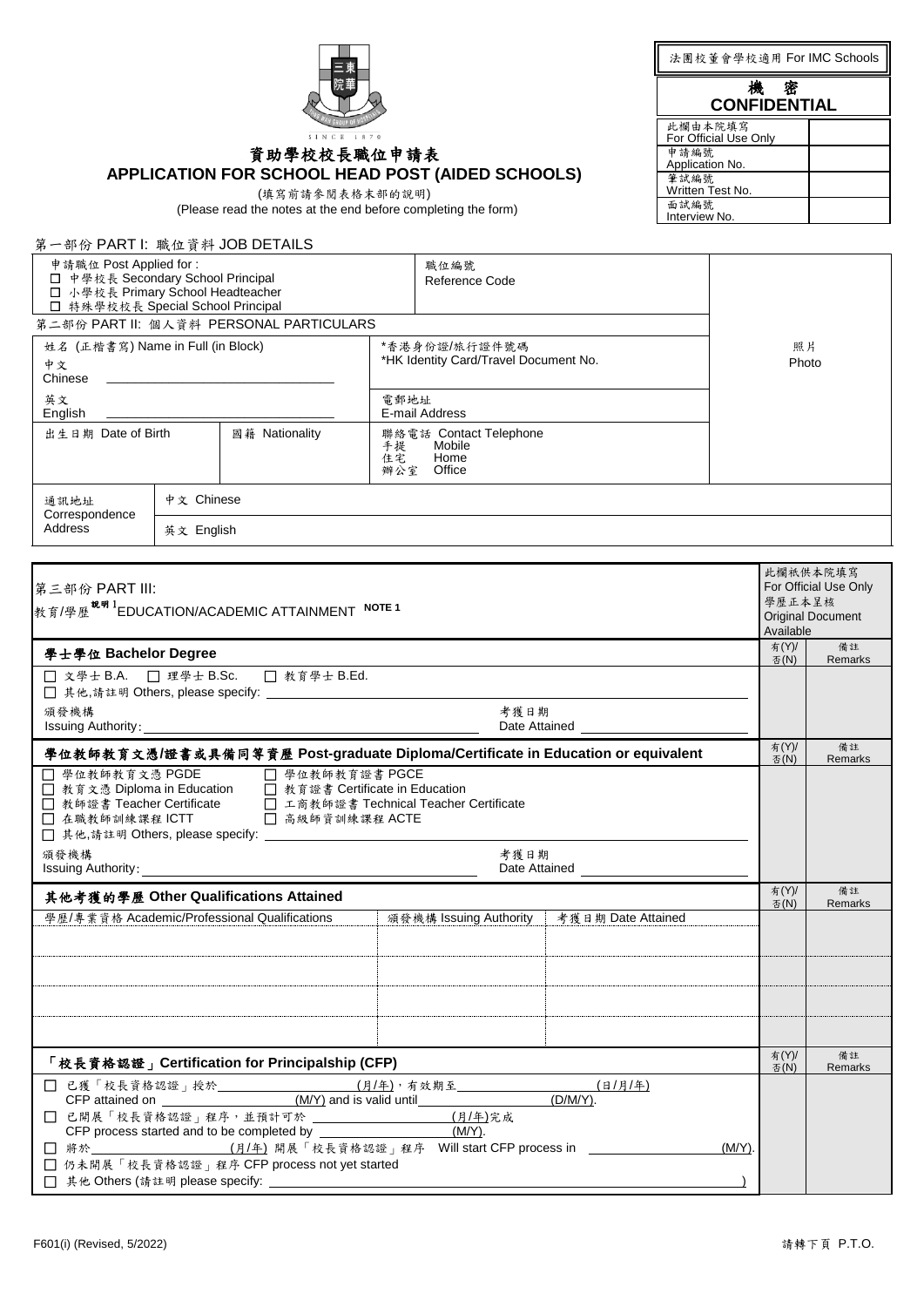| 第三部份(續)PART III (Cont'd):          |                   |                                                                                                      |                                                                                               |                                               |                 | 此欄祇供本院填寫<br>For Official Use Only     |
|------------------------------------|-------------------|------------------------------------------------------------------------------------------------------|-----------------------------------------------------------------------------------------------|-----------------------------------------------|-----------------|---------------------------------------|
|                                    |                   |                                                                                                      |                                                                                               |                                               |                 | 學歷正本呈核                                |
|                                    |                   | 教育/學歷 <sup>說明 1</sup> EDUCATION/ACADEMIC ATTAINMENT <sup>NOTE 1</sup>                                |                                                                                               |                                               |                 | <b>Original Document</b><br>Available |
|                                    |                   | 教師《基本法》測試要求 Basic Law Test (BLT) for Teachers:                                                       |                                                                                               |                                               | 有(Y)/<br>否(N)   | 備註<br>Remarks                         |
|                                    |                   | □ 已達到《基本法》測試要求/已取得豁免《基本法》測試要求 Attained/Exempted from BLT                                             |                                                                                               |                                               |                 |                                       |
|                                    |                   | (請附上證明文件副本 Please attach copies of supporting documents)                                             |                                                                                               |                                               |                 |                                       |
|                                    |                   | □ 仍未曾参加《基本法》測試 NOT yet taken the BLT<br>□ 未在《基本法》測試中考獲合格成績 NOT yet obtained a pass result in the BLT |                                                                                               |                                               |                 |                                       |
|                                    |                   | □ 正等待《基本法》測試成績,預計於 ____ (月/年)取得結果通知                                                                  |                                                                                               |                                               |                 |                                       |
|                                    |                   | Waiting for the BLT test result and the result to be obtained by                                     | (M/Y)                                                                                         |                                               |                 |                                       |
| □ 其他 Others (請註明 please specify:   |                   |                                                                                                      |                                                                                               |                                               | 有(Y)/           | 備註                                    |
|                                    |                   |                                                                                                      | 根據《教育條例》第 279 章註冊為教員 Registration As A Teacher Under The Education Ordinance (Chapter 279)    |                                               | 否(N)            | Remarks                               |
| 有效的*准用教員編號/教師註冊編號                  |                   | Valid *Permitted Teacher Reference/Teacher Registration No.: ___________________                     |                                                                                               |                                               |                 |                                       |
|                                    |                   |                                                                                                      |                                                                                               |                                               |                 |                                       |
| 第四部份 PART IV:                      |                   | 說明 1                                                                                                 |                                                                                               |                                               |                 |                                       |
| 按職位及職級詳例所有工作經驗(包括兼職在內)             |                   |                                                                                                      |                                                                                               |                                               |                 |                                       |
|                                    |                   |                                                                                                      | LIST ALL WORKING EXPERIENCE IN ACCORDANCE WITH POST AND RANK (INCLUDING PART-TIME JOB) NOTE 1 |                                               |                 |                                       |
| 校長經驗 School Head Experience<br>職位: |                   |                                                                                                      |                                                                                               |                                               |                 |                                       |
| Post:                              |                   |                                                                                                      |                                                                                               |                                               |                 |                                       |
| (i) 職級<br>Rank:                    |                   | 時期:<br>由                                                                                             | $(B/I)$ 至<br>Period: From (D/M/Y) to                                                          | (日/月/年)<br>(D/M/Y)                            | [合共]<br>[Total: | 年<br>月]<br>$yr(s)$ mth $(s)$ ]        |
| 學校名稱:                              | (中文)              |                                                                                                      |                                                                                               | 最後支取的薪金.                                      |                 |                                       |
| Name of School: (Chinese)          | (英文)              |                                                                                                      |                                                                                               | Last drawn salary:<br>學校類別(註):                |                 | $\boxed{\Box A \Box D \Box G} \Box P$ |
|                                    | : (English)       |                                                                                                      |                                                                                               | School Type(Remarks): USS UPS USP             |                 |                                       |
| (ii) 職級<br>Rank:                   |                   | 時期:<br>由                                                                                             | (日/月/年) 至<br>Period : From (D/M/Y) to                                                         | (日/月/年)<br>(D/M/Y)                            | [合共]<br>[Total: | 年<br>月]<br>$yr(s)$ mth(s)]            |
| 學校名稱:                              | (中文)              |                                                                                                      |                                                                                               | 最後支取的薪金.                                      |                 |                                       |
| Name of School: (Chinese)          | (英文)              |                                                                                                      |                                                                                               | Last drawn salary:<br>學校類別(註):                |                 | $\Box A \Box D \Box G \Box P$         |
|                                    | $:$ (English)     |                                                                                                      |                                                                                               | School Type(Remarks): "LISS LIPS LISP"        |                 |                                       |
| □副校長<br>職位.                        |                   | 副校長經驗 Vice-Principal or Deputy Headteacher Experience                                                | □副校長                                                                                          |                                               |                 |                                       |
| Post:                              | Vice-Principal    |                                                                                                      |                                                                                               |                                               |                 |                                       |
| (i) 職級<br>Rank:                    |                   | 時期:<br>由                                                                                             | (日/月/年) 至<br>Period: From (D/M/Y) to _____                                                    | (日/月/年)<br>(D/M/Y)                            | [合共:            | 年<br>月1<br>[Total: $yr(s)$ mth(s)]    |
| 學校名稱:                              | (中文)              |                                                                                                      |                                                                                               | 最後支取的薪金:                                      |                 |                                       |
| Name of School: (Chinese)          | (英文)              |                                                                                                      |                                                                                               | Last drawn salary:<br>學校類別(註):                |                 | $\Box A \Box D \Box G \Box P$         |
|                                    | : (English)       |                                                                                                      |                                                                                               | School Type(Remarks): CSS OPS OSP             |                 |                                       |
| (ii) 職級<br>Rank:                   |                   | 時期:<br>由<br>Period: From                                                                             | (日/月/年)至<br>$(D/M/Y)$ to                                                                      | (日/月/年)<br>(D/M/Y)                            | [合共]<br>[Total: | 年<br>月]<br>$vr(s)$ mth $(s)$ ]        |
| 學校名稱:                              | (中文)              |                                                                                                      |                                                                                               | 最後支取的薪金:                                      |                 |                                       |
| Name of School: (Chinese)          | (英文)              |                                                                                                      |                                                                                               | Last drawn salary:<br>學校類別(註):                |                 | $\Box A \Box D \Box G \Box P$         |
|                                    | : (English)       |                                                                                                      |                                                                                               | School Type(Remarks):                         |                 | $\Box$ SS $\Box$ PS $\Box$ SP         |
|                                    |                   | 其他學校工作經驗 Other Working Experience in School(s)                                                       |                                                                                               |                                               |                 |                                       |
| (i) 職位:<br>Post:                   |                   |                                                                                                      |                                                                                               |                                               |                 |                                       |
| 職級                                 |                   | 時期:<br>由                                                                                             | (日/月/年)至                                                                                      | (日/月/年)<br>(D/M/Y)                            | [合共:            | 年<br>月                                |
| Rank:<br>學校                        | (中文)              | Period: From                                                                                         | $(D/M/Y)$ to                                                                                  | 最後支取的薪金:                                      | [Total:         | $yr(s)$ mth $(s)$ ]                   |
| 名稱:                                | (Chinese)         |                                                                                                      |                                                                                               | Last drawn salary:                            |                 |                                       |
| Name<br>of School:                 | (英文)<br>(English) |                                                                                                      |                                                                                               | 學校類別(註):<br>School Type(Remarks): USS UPS USP |                 | $\Box A \Box D \Box G \Box P$         |
| (ii) 職位:                           |                   |                                                                                                      |                                                                                               |                                               |                 |                                       |
| Post:<br>職級                        |                   | 時期:<br>由                                                                                             | (日/月/年)至                                                                                      | (日/月/年)                                       | [合共:            | 年<br>月1                               |
| Rank:                              |                   | Period: From                                                                                         | (D/M/Y) to                                                                                    | (D/M/Y)                                       | [Total:         | $yr(s)$ mth(s)]                       |
| 學校<br>名稱:                          | (中文)<br>(Chinese) |                                                                                                      |                                                                                               | 最後支取的薪金:<br>Last drawn salary:                |                 |                                       |
| Name                               | (英文)              |                                                                                                      |                                                                                               | 學校類別(註):                                      |                 | $\Box A \Box D \Box G \Box P$         |
| of School:<br>(iii) 職位:            | (English)         |                                                                                                      |                                                                                               | School Type(Remarks): "LISS LIPS LISP"        |                 |                                       |
| Post:                              |                   |                                                                                                      |                                                                                               |                                               |                 |                                       |

| PUSI.      |           |                |              |                        |         |                               |        |
|------------|-----------|----------------|--------------|------------------------|---------|-------------------------------|--------|
| 職級         |           | 時期:            | 【日/月/年)至     | (日/月/年)                | 「合共」    |                               |        |
| Rank:      |           | Period<br>From | $(D/M/Y)$ to | (D/M/Y)                | 'Total: | yr(s)                         | mth(s) |
| 學校         | 「中文」      |                |              | 最後支取的薪金.               |         |                               |        |
| 名稱:        | (Chinese) |                |              | Last drawn salary:     |         |                               |        |
| Name       | 【英文】      |                |              | 學校類別(註):               |         | $\Box A \Box D \Box G \Box P$ |        |
| of School: | 'English) |                |              | School Type (Remarks): | ⊐SS     | <br>$\Box$ PS $\Box$ SP       |        |

註 **Remarks**: **A**=資助 Aided / **D**=直接資助計劃 Direct Subsidy Scheme / **G**=政府 Government / **P**=私立 Private **SS**=中學 Secondary School / **PS**=小學 Primary School / **SP**=特殊學校 Special School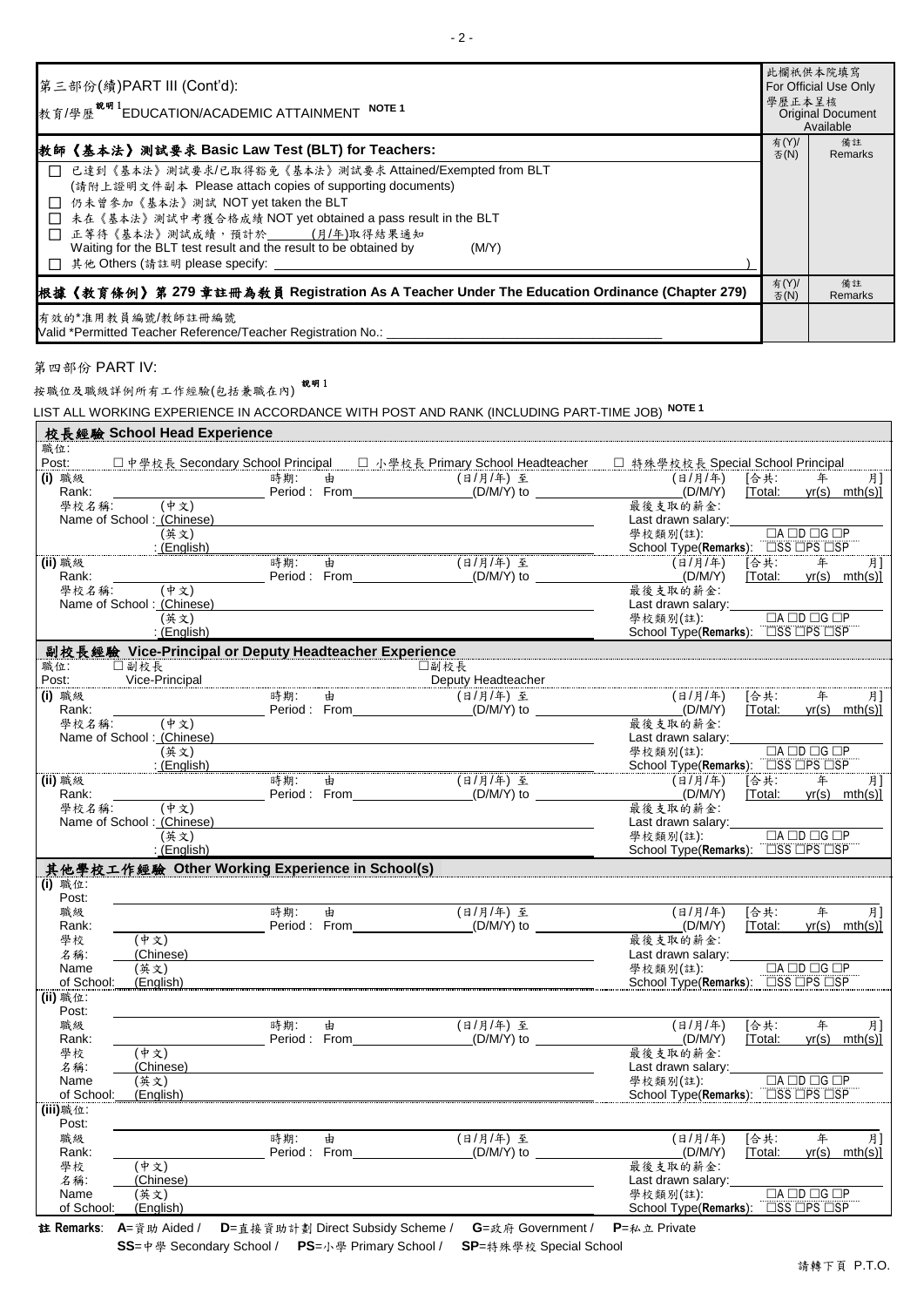#### - 3 -

#### 第四部份(續)PART IV (Cont'd):

## 按職位及職級詳例所有工作經驗(包括兼職在內) <sup>說明 1</sup>

LIST ALL WORKING EXPERIENCE IN ACCORDANCE WITH POST AND RANK (INCLUDING PART-TIME JOB) **NOTE 1**

|           |                         |              |      | 非學校工作經驗(如有) Working Experience in Non-school Setting (if any) |                    |         |       |            |
|-----------|-------------------------|--------------|------|---------------------------------------------------------------|--------------------|---------|-------|------------|
| (i) 職位:   |                         |              |      |                                                               |                    |         |       |            |
| Post:     |                         |              |      |                                                               |                    |         |       |            |
| 職級        |                         | 時期:          | 由    | (日/月/年) 至                                                     | (日/月/年)            | 「合共」    | 年     | 月]         |
| Rank:     |                         | Period: From |      | (D/M/Y) to                                                    | (D/M/Y)            | [Total: | vr(s) | mth(s)     |
|           | (中文)                    |              |      |                                                               | 最後支取的薪金:           |         |       |            |
| 機構名稱:     | (Chinese)               |              |      |                                                               | Last drawn salary: |         |       |            |
|           | (英文)                    |              |      |                                                               |                    |         |       |            |
|           | Name of Firm: (English) |              |      |                                                               |                    |         |       |            |
| (ii) 職位:  |                         |              |      |                                                               |                    |         |       |            |
| Post:     |                         |              |      |                                                               |                    |         |       |            |
| 職級        |                         | 時期:          | 由    | (日/月/年) 至                                                     | (日/月/年)            | [合共]    | 年     | 月]         |
| Rank:     |                         |              |      | Period: From (D/M/Y) to                                       | (D/M/Y)            | [Total: | yr(s) | $mth(s)$ ] |
|           | (中文)                    |              |      |                                                               | 最後支取的薪金:           |         |       |            |
| 機構名稱:     | (Chinese)               |              |      |                                                               | Last drawn salary: |         |       |            |
|           | (英文)                    |              |      |                                                               |                    |         |       |            |
|           | Name of Firm: (English) |              |      |                                                               |                    |         |       |            |
| (iii) 職位: |                         |              |      |                                                               |                    |         |       |            |
| Post:     |                         |              |      |                                                               |                    |         |       |            |
| 職級        |                         | 時期:          | 由    | (日/月/年) 至                                                     | (日/月/年)            | [合共]    | 年     | 月]         |
| Rank:     |                         | Period :     | From | $(D/M/Y)$ to                                                  | (D/M/Y)            | [Total: | yr(s) | $mth(s)$ ] |
|           | (中文)                    |              |      |                                                               | 最後支取的薪金:           |         |       |            |
| 機構名稱:     | (Chinese)               |              |      |                                                               | Last drawn salary: |         |       |            |
|           | (英文)                    |              |      |                                                               |                    |         |       |            |
|           | Name of Firm: (English) |              |      |                                                               |                    |         |       |            |
|           |                         |              |      |                                                               |                    |         |       |            |

#### 第五部份 PART V:

所有前僱主/現時僱主的聯絡資料 [你所申請任職學校的法團校董會(以下簡稱法團校董會)在決定騁用你前,將會諮詢該機構/學校。]

CONTACT DETAILS OF ALL PREVIOUS/CURRENT EMPLOYER(S)

[Before the Incorporated Management Committee of the school (IMC) decides to offer you a post, we would contact the organization(s)/school(s) and seek their references.]

| 機構/學校 Name of Firm/School | 通訊地址 Correspondence Address | 電話號碼 Telephone No. | 傳真號碼 Fax No. |
|---------------------------|-----------------------------|--------------------|--------------|
|                           |                             |                    |              |
|                           |                             |                    |              |
|                           |                             |                    |              |
|                           |                             |                    |              |
|                           |                             |                    |              |

| 第六部份 PART VI: 諮詢人及曾向東華三院申請的職位 REFEREES AND PREVIOUS APPLIED POST(S) IN TUNG WAH GROUP OF HOSPITALS |  |
|----------------------------------------------------------------------------------------------------|--|
| "諮詢人(請提供能就你的工作能力及品格給予意見的兩位非近親人士的資料及聯絡方法,其中一位須為你最近的僱主。法團校董會在決定聘用你前,可能會諮詢他/                          |  |
| 她們。                                                                                                |  |

REFEREES (Please supply information and contact of two persons who can comment on your capabilities and conduct. They must not be your next of kin and one of whom should be your most recent employer. Before the IMC decides to offer you a post, we may contact them and seek their references.)

| 姓名<br>Name | 職位<br>Position |  | 關係   電話   電話   電郵地址  <br>  Relationship   Telephone No.   E-mail Address | 機構名稱及地址<br>Name and Address of Organization |
|------------|----------------|--|--------------------------------------------------------------------------|---------------------------------------------|
|            |                |  |                                                                          |                                             |
|            |                |  |                                                                          |                                             |
|            |                |  |                                                                          |                                             |

本人曾向東華三院/法團校董會申請下列職位:

I have previously applied for the following post(s) in the Tung Wah Group of Hospitals/IMC:

| 職位 Post | 日期 Date | 結果 Results                                                                                      |
|---------|---------|-------------------------------------------------------------------------------------------------|
|         |         | *取錄/落選/備取/不獲約見/其他請註明:<br>*Offered/Rejected/Waiting list/Not interviewed/Others, please specify: |
|         |         | *取錄/落選/備取/不獲約見/其他請註明:<br>*Offered/Rejected/Waiting list/Not interviewed/Others, please specify: |

### 第七部份 PART VII: 回郵地址 MAILING ADDRESS

| 姓名<br>Name<br>地址<br>Address | 姓名<br>Name    |
|-----------------------------|---------------|
|                             | 地址<br>Address |
|                             |               |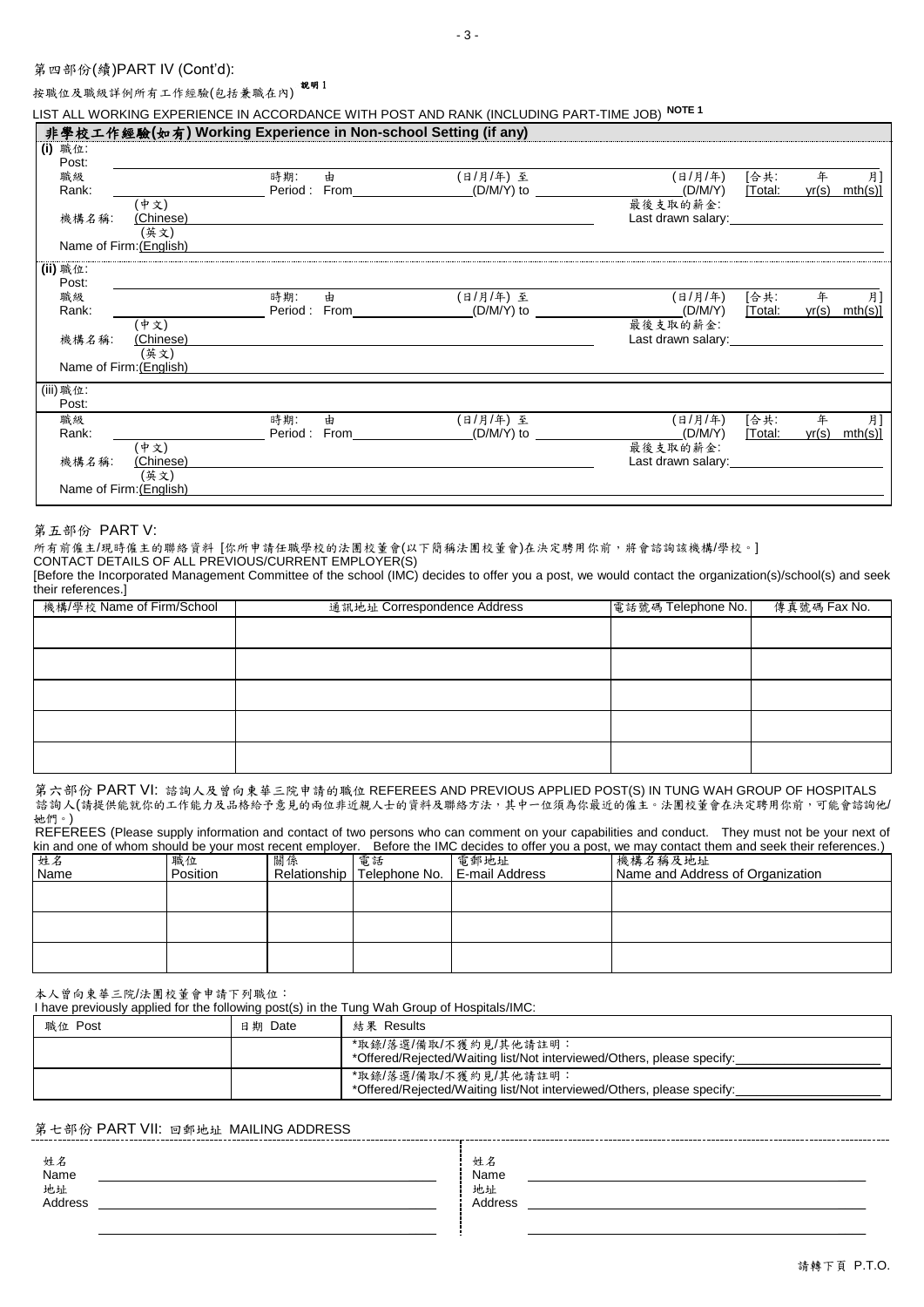### 第八部份 PART VIII: 聲明 DECLARATION

| 1 <sub>1</sub> | 兹特聲明 I hereby declare that:                                                                                                                                                                                                                                                                                                                                                                                                                                                                                                                        |
|----------------|----------------------------------------------------------------------------------------------------------------------------------------------------------------------------------------------------------------------------------------------------------------------------------------------------------------------------------------------------------------------------------------------------------------------------------------------------------------------------------------------------------------------------------------------------|
|                | 本人 □從未 / □曾經 在香港或其他地方被裁定干犯任何刑事罪行(包括性罪行),目前 □沒有 / □有涉及任何進行中的刑<br>(i)<br>事訴訟或調查。 (註:曾犯刑事案者,未必不獲錄用)<br>I nave not / nave been convicted of any criminal offence (including sexual offence) in a court of law either in Hong Kong or<br>elsewhere, and $\Box$ am not / $\Box$ am involved in any ongoing criminal proceedings or investigation. (Note: A criminal conviction is<br>not necessarily a barrier to employment.)<br>若有, 請提供詳情 If any, please provide details:                                                                              |
|                | 本人□沒有/□已持有有效的新冠疫苗接種證明文件(已接種疫苗劑數: ______)/□已持有新冠疫苗接種醫學豁免證明書,<br>(ii)<br>(說明2)                                                                                                                                                                                                                                                                                                                                                                                                                                                                       |
|                |                                                                                                                                                                                                                                                                                                                                                                                                                                                                                                                                                    |
|                | I <b>nave not</b> / <b>nave</b> obtained valid COVID-19 vaccination records (No. of doses received: __) / <b>nave</b> obtained a COVID-19<br>/Note $21$<br>Vaccination Medical Exemption Certificate valid up to $(D/M/Y) / \Box$ Others (Please specify) :                                                                                                                                                                                                                                                                                        |
|                | (iii) 本人 □從未 1 □曾經 遭教育局取消/拒绝教師註册,目前□没有 / □有被學校或教育局調查專業失德的指控。<br>My teacher registration $\Box$ has not $I \Box$ has been cancelled / refused by the Education Bureau (EDB), and I<br><b>∐am not</b> / <b>∐am being</b> investigated by schools or the EDB over professional misconduct allegations.<br>若有, 請提供詳情 If any, please provide details:                                                                                                                                                                                                   |
| 2.             | 本人已閲畢法團校董會人事紀錄通知書(附件),並明瞭收集本人的個人資料的目的及其用途。本人亦明白倘若故意提供虛假資料或隱瞞<br>事實(包括身體健康狀況),即使獲法團校董會錄用,亦有遭受即時解僱之虞或有可能面對刑事檢控。<br>I have read through the Personnel Records Notice issued by the IMC (attached). I fully understand the purpose(s) for collecting my<br>personal data and their use. I also understand that if I wilfully give any false information or withhold any material information (including<br>my health condition), I shall render myself liable to dismissal/criminal prosecution despite that I am appointed to the service of the IMC. |
| 3.             | 本人同意向法團校董會提交相關文件包括教師註冊證、資歷文件及前任僱主的服務證明書。<br>I agree to submit the relevant documents including teacher registration document(s), documentary evidence of qualification(s) and<br>certificate(s) of service issued by previous employer(s) to the IMC.                                                                                                                                                                                                                                                                                              |
| 4.             | 本人授權法團校董會就上述目的將本人提供的資料披露予通知書上所列的有關人士及機構,並同意法團校董會或其代表在考慮本人的職<br>位申請時,可向上述填報的機構/學校及諮詢人查詢本人的工作及品格紀錄,而本人亦授權上述填報的機構/學校及諮詢人向法團校董會<br>披露有關資料。                                                                                                                                                                                                                                                                                                                                                                                                             |
|                | I authorize the IMC to disclose relevant data that I have provided to the person(s) and organization(s) as stated for the above purpose(s)<br>in the Notice, and I hereby give my consent to the IMC or its delegate to obtain and the organization(s)/school(s) and referee(s) listed<br>above to release information regarding my employment and conduct for the consideration of my job application.                                                                                                                                            |
| 日期<br>Date     | 答署<br>Signature                                                                                                                                                                                                                                                                                                                                                                                                                                                                                                                                    |

#### 第九部份 PART IX: 說明 NOTES

- 1. 各欄資料必須正確填報。如遇空位不足時,可另紙書寫。
- Please ensure that all information contained in this application form is accurate. If there is insufficient space, you may send in your particulars on a separate sheet of paper.
- 2. 申請人(如獲聘任)須進入或於疫苗通行證的指明/其他適用處所執行職務,及須於受聘期間的任何時間符合《預防及控制疾病(疫苗通行證)規例》 (第 599L 章)下疫苗通行證及醫院管理局/教育局/社會福利署/其他機構按規例實施的接種要求。
- Job applicant (if appointed) will be required to enter or work in specified/other applicable premises under the Vaccine Pass and fulfill the Vaccine Pass requirements in accordance with the Prevention and Control of Disease (Vaccine Pass) Regulation (Cap. 599L) and as stipulated by the Hospital Authority/Education Bureau/Social Welfare Department/other authorities at any point of time during the course of employment. 3. 如所填資料含糊不清,未能顯示你具有該職位所規定最低限度的學歷、訓練或經驗,申請書將不獲接納。
- Your application will be rejected if you fail to indicate that you have the minimum qualifications, training or experience specified for the job.
- 4. 填妥的申請書請寄回香港上環普仁街十二號東華三院黃鳳翎紀念大樓四樓人力資源科主管收。
- The completed application form should be returned to the Head of Human Resources Division, Tung Wah Group of Hospitals, 4/F., Wong Fung Ling Memorial Building, 12 Po Yan Street, Hong Kong.
- 5. \*請刪去不適用者。 Please delete as appropriate.
- 6. □請在適當的方格內加上'√'號。 Please '√' the appropriate box.